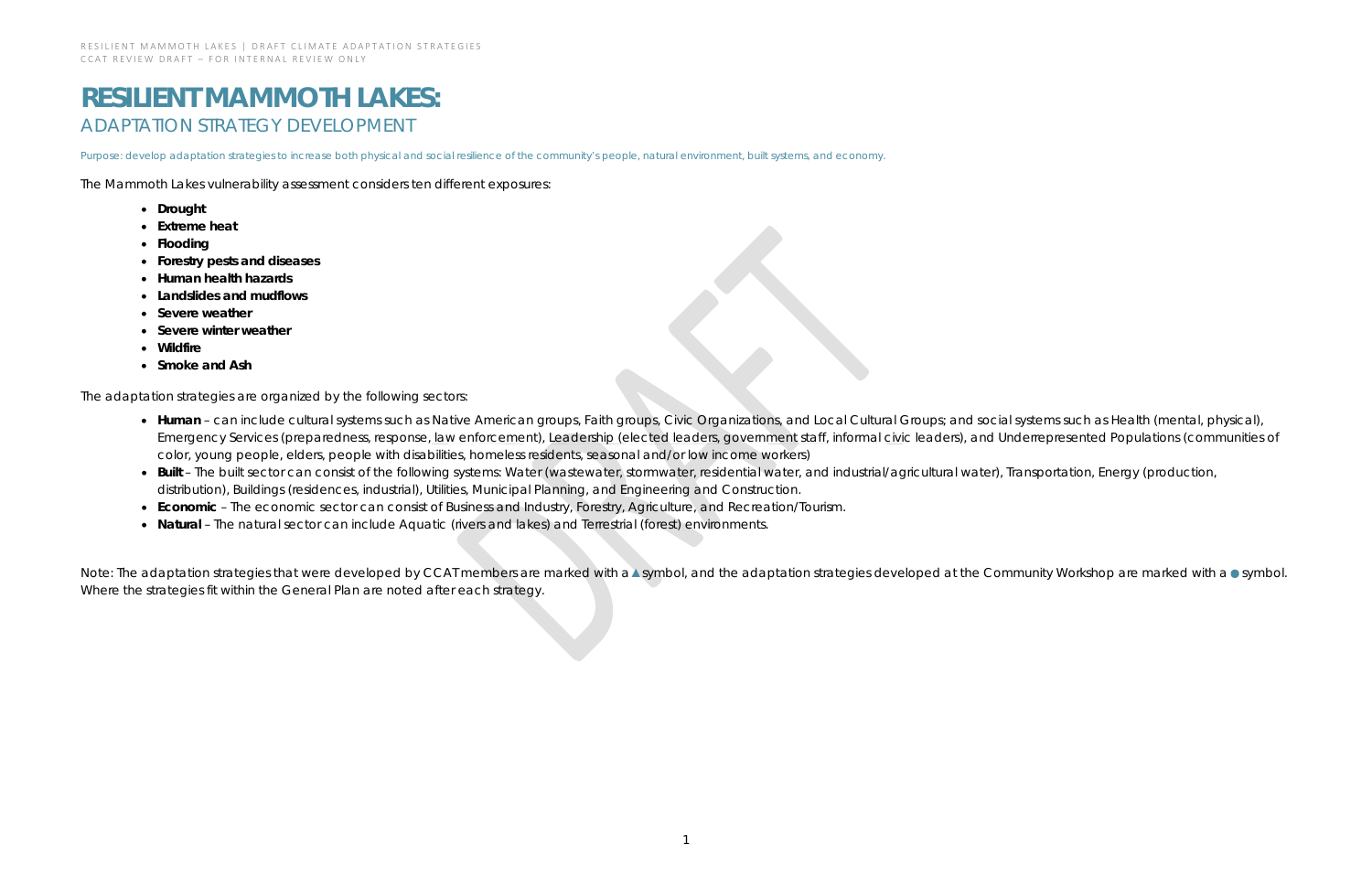## HUMAN

| <b>STRATEGY</b> | <b>VULNERABILITY</b>                                                                                                                                                                                                                                         | <b>STRATEGY</b>                                                                                                                                                                                                                                                                                                                                                                                                                                                                                             | <b>ACTION</b>                                                                                                                                                                                                                                                                                                                                                                                                                                                                                                                                                                                                                                                                                                                            | <b>CO-BENEFITS</b>                                                                                                                                                                                                                                  | <b>CONSISTENCY WITH</b><br><b>OTHER PLANS</b>      |
|-----------------|--------------------------------------------------------------------------------------------------------------------------------------------------------------------------------------------------------------------------------------------------------------|-------------------------------------------------------------------------------------------------------------------------------------------------------------------------------------------------------------------------------------------------------------------------------------------------------------------------------------------------------------------------------------------------------------------------------------------------------------------------------------------------------------|------------------------------------------------------------------------------------------------------------------------------------------------------------------------------------------------------------------------------------------------------------------------------------------------------------------------------------------------------------------------------------------------------------------------------------------------------------------------------------------------------------------------------------------------------------------------------------------------------------------------------------------------------------------------------------------------------------------------------------------|-----------------------------------------------------------------------------------------------------------------------------------------------------------------------------------------------------------------------------------------------------|----------------------------------------------------|
| $HM-1$          | Populations are vulnerable to the<br>effects of extreme heat, including heat<br>stroke and heat exhaustion. (Exposure:<br>Extreme Heat, Smoke and Ash)                                                                                                       | Create an extreme heat response plan<br>that includes establishment of community<br>cooling centers, weatherization of Town<br>buildings, and cooling strategies for<br>persons engaged in outdoor work. ▲<br>(Public Health & Safety Element)<br>Increase education and awareness<br>around cooling strategies and prepare<br>vulnerable populations for higher<br>temperatures and more frequent extreme<br>heat. (Public Health & Safety Element)                                                        | • Build or use existing facilities with air<br>conditioning as cooling centers for<br>populations vulnerable to extreme heat,<br>including homeless populations or those<br>lacking in permanent shelter. ▲<br>• Create targeted public outreach and<br>education around cooling strategies for<br>those populations sensitive to higher<br>temperatures, especially those who work<br>outdoors or lack permanent shelter.<br>Use state incentives and programs for<br>weatherizing support.                                                                                                                                                                                                                                             | • Cooling centers can double<br>as energy, communications<br>and technology back-up<br>hubs.<br>• Emergency gathering<br>center for extreme weather,<br>flooding, and wildfire<br>events.<br>· Improved public health.<br>• Community equity.       | <b>Mammoth Lakes Housing</b><br><b>Action Plan</b> |
| $HM-2$          | Residents and visitors are vulnerable to<br>extreme weather and other events that<br>would require evacuation to ensure<br>safety. (Extreme Heat, Severe Weather<br>Severe Winter Weather, Flooding,<br>Landslides and Mudflows, Wildfire,<br>Smoke and Ash) | Prepare a comprehensive Town<br>emergency response system and/or plan<br>that identifies or creates a central and<br>safe refuge location for emergency<br>situations. Improve evacuation routes for<br>emergency situations to serve both local<br>residents and visitors. ▲● (Public Health &<br>Safety Element: S.1; S.4)<br>Launch coordinated preparedness<br>education campaign to encourage<br>community members to take action to<br>improve resilience. ● (Public Health &<br>Safety Element: S.4) | • Create evacuation / resilience centers to<br>provide safe refuge during emergency<br>situations.<br>• Provide safe evacuation and shelter<br>services for emergency situations that<br>accommodate the needs of populations<br>that are homeless and lack permanent<br>shelter.<br>• Create transportation routes and/or<br>transit systems that can support residents<br>and visitors during evacuation situations.<br><b>AO</b><br>• Incorporate back-up powered<br>emergency response center systems into<br>evacuation center to provide off-grid<br>electricity and communications services.<br>• Create alert system that can be used by<br>locals and visitors. A.<br>• Include analog backup to the digital<br>alert system. • | • An evacuation center can<br>double as a cooling center<br>during times of extreme<br>heat, or as a warming<br>center during times of<br>extreme cold.<br>• Increased positive public<br>perception and visitor<br>numbers.<br>• Community equity. |                                                    |

| <b>CO-BENEFITS</b>                                                                                                                                                                                                                                | <b>CONSISTENCY WITH</b><br><b>OTHER PLANS</b>      |
|---------------------------------------------------------------------------------------------------------------------------------------------------------------------------------------------------------------------------------------------------|----------------------------------------------------|
| • Cooling centers can double<br>as energy, communications<br>and technology back-up<br>hubs.<br>• Emergency gathering<br>center for extreme weather,<br>flooding, and wildfire<br>events.<br>• Improved public health.<br>• Community equity.     | <b>Mammoth Lakes Housing</b><br><b>Action Plan</b> |
| • An evacuation center can<br>double as a cooling center<br>during times of extreme<br>heat, or as a warming<br>center during times of<br>extreme cold.<br>• Increased positive public<br>perception and visitor<br>numbers.<br>Community equity. |                                                    |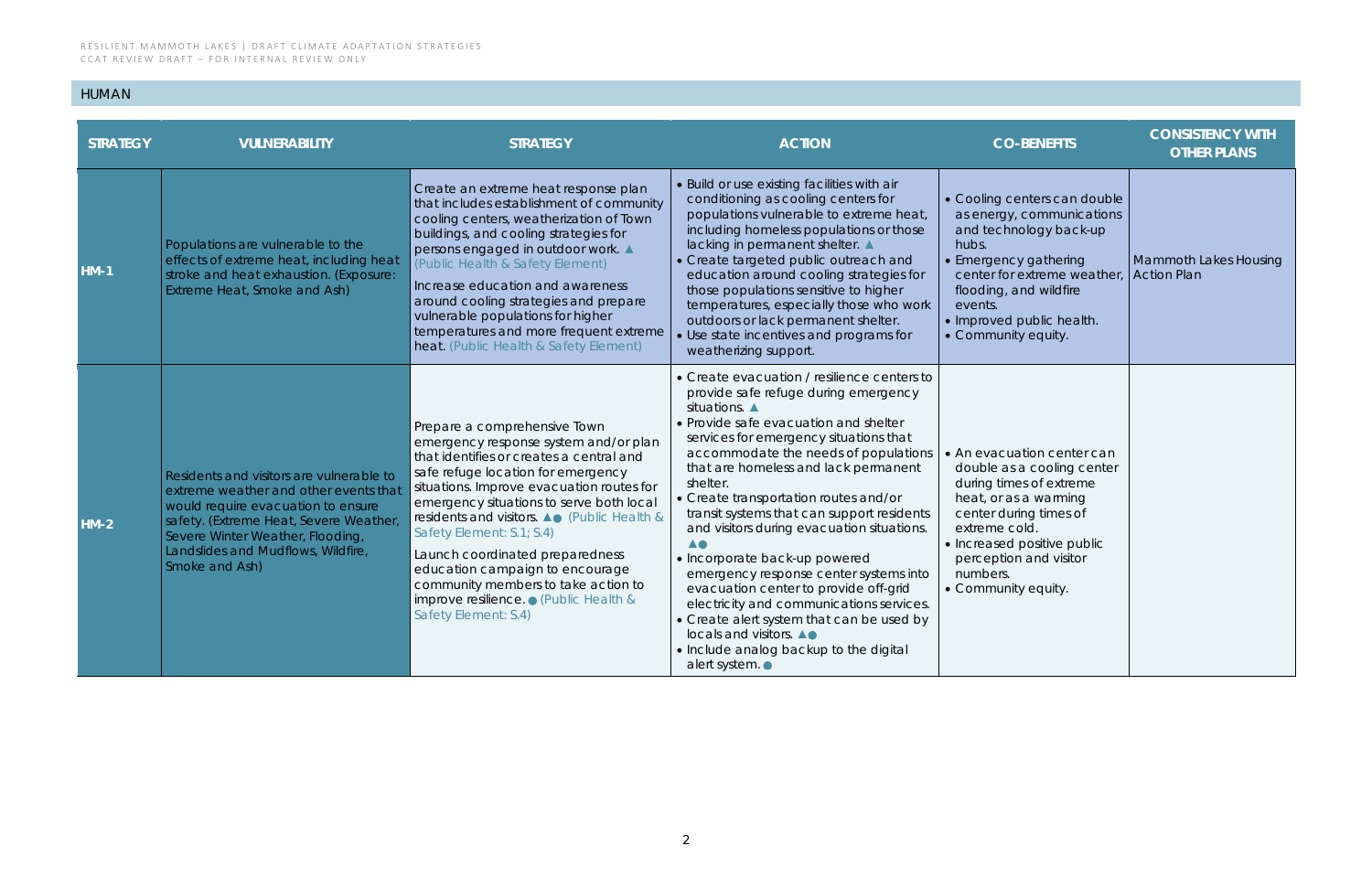| <b>STRATEGY</b> | <b>VULNERABILITY</b>                                                                                                                                                                                                                                                     | <b>STRATEGY</b>                                                                                                                                                                                                                                                                                                                                                                                                                                                                                                                       | <b>ACTION</b>                                                                                                                                                                                                                                                                                                                                                                                                                                                                                                                                                                          | <b>CO-BENEFITS</b>                                                                                                                                                                                                                                                                                                      | <b>CONSISTENCY WITH</b><br><b>OTHER PLANS</b> |
|-----------------|--------------------------------------------------------------------------------------------------------------------------------------------------------------------------------------------------------------------------------------------------------------------------|---------------------------------------------------------------------------------------------------------------------------------------------------------------------------------------------------------------------------------------------------------------------------------------------------------------------------------------------------------------------------------------------------------------------------------------------------------------------------------------------------------------------------------------|----------------------------------------------------------------------------------------------------------------------------------------------------------------------------------------------------------------------------------------------------------------------------------------------------------------------------------------------------------------------------------------------------------------------------------------------------------------------------------------------------------------------------------------------------------------------------------------|-------------------------------------------------------------------------------------------------------------------------------------------------------------------------------------------------------------------------------------------------------------------------------------------------------------------------|-----------------------------------------------|
| $HM-3$          | Heavy snow and other winter weather<br>conditions impede transportation and<br>reduce mobility for community<br>members, especially those with limited<br>access to appropriate transportation<br>and snow removal equipment. (Severe<br>Weather, Severe Winter Weather) | Provide education and outreach to<br>community members on mobility options<br>during winter weather conditions.<br>(Mobility Element: M.3, M.5)<br>Improve transportation network and<br>mobility options to help people who walk<br>or who use two-wheel-drive vehicles to<br>travel. $\triangle$ (Mobility Element: M.5)                                                                                                                                                                                                            | • Create reliable year-round transportation<br>systems and explore alternative transit<br>options for extreme weather events such<br>as heavy and/or wet snow. A.<br>• Provide information to residents on visitors<br>regarding safe transportation options<br>during severe winter weather.<br>• Implement comprehensive snow removal<br>practices that benefit both motorized<br>vehicle users and pedestrians, and those<br>with limited access to private snow<br>removal equipment.                                                                                              | • Reduce greenhouse gas<br>emissions and increase<br>adaptation of travel.<br>• Diversified transportation<br>options.<br>• Increased walkability.<br>• Meet needs of commuting<br>population (buses,<br>carpooling, and traffic<br>management).<br>• Increased/maintained<br>economic activity.<br>• Community equity. |                                               |
| $HM-4$          | It is challenging to manage a high snow<br>load for certain populations. There is an<br>increased financial, physical, and<br>logistical burden of snow removal for<br>many vulnerable or disadvantaged<br>populations. (Severe weather, Severe<br>Winter Weather)       | Ensure that snow load management is<br>more equitable and safe for entire<br>community. ▲ (Mobility Element: M.4, M.8,<br>M.9; Public Health & Safety Element: S.2,<br>S.3)                                                                                                                                                                                                                                                                                                                                                           | • Improve snow removal and storage<br>systems, modeling after specific needs of<br>residents. Look to community-based<br>snow management systems already used<br>by condominiums, town programs, and<br>private snow storage. ▲<br>• Create equitable and affordable snow<br>removal options for low-income residents.<br>• Explore snow removal equipment lending<br>program that serves disadvantaged<br>populations.                                                                                                                                                                | • Local businesses supported.<br>• Increased/maintained<br>economic activity.<br>• Increased walkability and<br>reduced transportation<br>related emissions.                                                                                                                                                            |                                               |
| <b>HM-5</b>     | The close proximity of Town to forest<br>increases risk of wildfire. (Wildfire, Severe<br>Weather, Extreme Heat, Drought)                                                                                                                                                | Create a Town wildfire mitigation strategy<br>and community vegetation management<br>plan in coordination with USFS. A (Public<br><b>Health &amp; Safety Element)</b><br>Increase funding for wildfire mitigation<br>and protection. A (Public Health & Safety<br>Element)<br>Create a Fire Safe Council and Town Fire<br>District safety strategy. • (Public Health &<br>Safety Element)<br>Increase neighborhood outreach and<br>education around wildfire risk and<br>reduction strategies. ▲● (Public Health &<br>Safety Element) | • Manage and mitigate wildfire fuel in<br>offseason including prescribed burning,<br>mechanical thinning, chipping, and<br>biomass utilization efforts. Include public<br>outreach and education around forest<br>fire management strategies. A.<br>• Develop a public outreach and<br>education program for home owners<br>and residents to better prepare for<br>wildfire mitigation and protection. A.<br>• Provide education and outreach for<br>funding opportunities for residents and<br>business owners. AO<br>Seek state grants and find technical<br>assistance providers. ▲ | • Carbon sequestration.<br>· Wildlife habitat restoration.<br>• Increased underground<br>water supply.<br>• Economic activity.<br>• Increased public wildfire<br>preparedness and resilience<br>of residents.                                                                                                           |                                               |

| <b>CO-BENEFITS</b>                                                                                                                                                                                                                                                                                                      | <b>CONSISTENCY WITH</b><br><b>OTHER PLANS</b> |
|-------------------------------------------------------------------------------------------------------------------------------------------------------------------------------------------------------------------------------------------------------------------------------------------------------------------------|-----------------------------------------------|
| • Reduce greenhouse gas<br>emissions and increase<br>adaptation of travel.<br>• Diversified transportation<br>options.<br>• Increased walkability.<br>• Meet needs of commuting<br>population (buses,<br>carpooling, and traffic<br>management).<br>• Increased/maintained<br>economic activity.<br>• Community equity. |                                               |
| • Local businesses supported.<br>· Increased/maintained<br>economic activity.<br>• Increased walkability and<br>reduced transportation<br>related emissions.                                                                                                                                                            |                                               |
| • Carbon sequestration.<br>· Wildlife habitat restoration.<br>· Increased underground<br>water supply.<br>• Economic activity.<br>· Increased public wildfire<br>preparedness and resilience<br>of residents.                                                                                                           |                                               |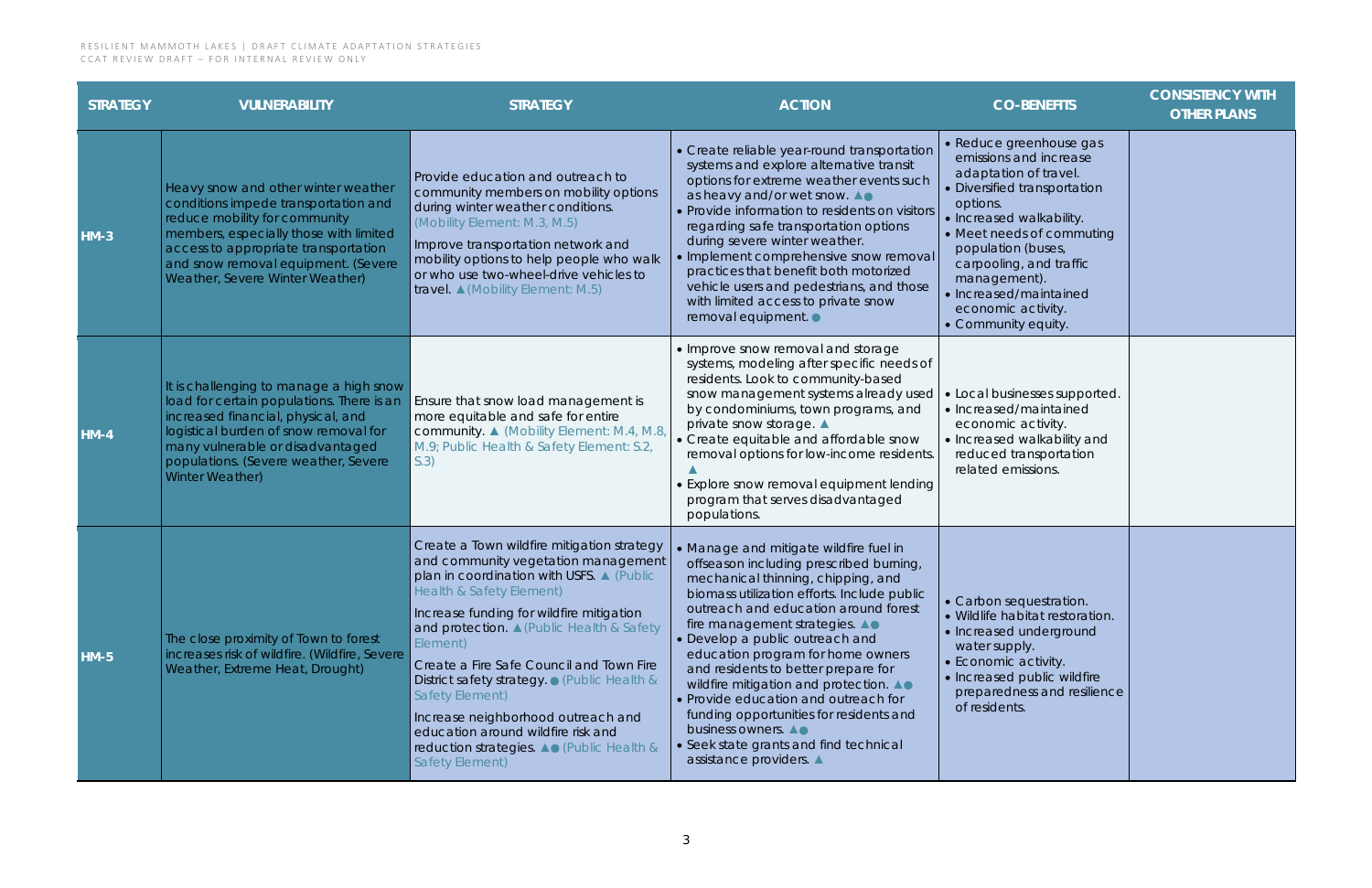| <b>STRATEGY</b> | <b>VULNERABILITY</b>                                                                                                                                                                                                                                                             | <b>STRATEGY</b>                                                                                                                                                                                                                                                                                                                                                                                                                    | <b>ACTION</b>                                                                                                                                                                                                                                                                                                                                                                                                                                                                                                                | <b>CO-BENEFITS</b>                                                                                                                                                                                 | <b>CONSISTENCY WITH</b><br><b>OTHER PLANS</b> |
|-----------------|----------------------------------------------------------------------------------------------------------------------------------------------------------------------------------------------------------------------------------------------------------------------------------|------------------------------------------------------------------------------------------------------------------------------------------------------------------------------------------------------------------------------------------------------------------------------------------------------------------------------------------------------------------------------------------------------------------------------------|------------------------------------------------------------------------------------------------------------------------------------------------------------------------------------------------------------------------------------------------------------------------------------------------------------------------------------------------------------------------------------------------------------------------------------------------------------------------------------------------------------------------------|----------------------------------------------------------------------------------------------------------------------------------------------------------------------------------------------------|-----------------------------------------------|
| $HM-6$          | Vulnerable populations are especially<br>sensitive to fine particles in wildfire<br>smoke and ash conditions. (Wildfire,<br>Smoke and Ash)                                                                                                                                       | Create a wildfire smoke hazard mitigation<br>program for vulnerable communities.<br>(Public Health & Safety Element; Resource<br>Management & Conservation Element:<br>R.10)                                                                                                                                                                                                                                                       | • Create program to provide community<br>members with air purifiers, masks, and<br>bottled water in case of extreme smoke<br>and ash which results in poor air quality.<br>Include public outreach and education<br>program with air quality alerts.<br>• Create/improve access to<br>weatherization programs and other<br>home fortification resources.<br>• Designate community smoke and ash<br>resilience centers. Ensure such centers<br>are accessible to populations that are<br>homeless and lack permanent shelter. | • Improved visitor experience<br>during smoke events.<br>• Reduce energy waste<br>related to drafty homes.<br>• Improved public health.<br>• Community equity.                                     | Mammoth Lakes Housing<br><b>Action Plan</b>   |
| $HM-7$          | Food security, food systems, and vital<br>services are at risk of interruption or<br>disruption during emergency or disaster<br>situations. (Severe Weather, Severe<br>Winter Weather, Flooding, Landslides<br>and Mudflows, Wildfire)                                           | Assess food security, food systems, and<br>vital services to strengthen and diversify<br>local and regional food systems. • (Public<br>Health & Safety Element: S.4)<br>Create partnerships and programs to<br>reduce food disparity and increase food<br>security and equity. (Public Health &<br>Safety Element: S.4)                                                                                                            | • Create a community food storage<br>system and work with local grocery stores<br>to implement. $\bullet$<br>• Coordinate with local food banks and<br>homelessness organizations for efforts to<br>increase food security and storage<br>systems.<br>• Establish emergency food storage<br>system. •<br>• Create more robust local food system by<br>expanding year-round local agriculture<br>which could be housed indoors or in<br>greenhouses. •                                                                        | • Increased jobs and<br>economic activity<br>associated with<br>food/agriculture industry.<br>Reduce emissions<br>associated with food<br>production and<br>transportation.<br>• Community Equity. |                                               |
| <b>HM-8</b>     | Isolated individuals or groups, or groups<br>without robust social support networks,<br>may be unable to manage<br>unexpected hazards, costs, or other<br>burdens. (Severe Weather, Extreme<br>Heat, Human Health Hazards, Severe<br>Winter Weather, Wildfire, Smoke and<br>Ash) | Increase community resiliency and<br>capacity to thrive in the future. Build<br>stronger community connections and<br>support networks between vulnerable<br>and not-as-vulnerable populations.<br>(Community Design Element)<br>Build partnerships between public,<br>private, and nonprofit sectors to provide<br>critical services to vulnerable populations<br>and foster community connections.<br>(Community Design Element) | · Use a services exchange platform or<br>network to exchange services related to<br>adaptation strategies. One example is a<br>senior community member exchanging<br>an hour of childcare for an hour of snow<br>shoveling from a more able-bodied<br>community member.<br>• Increase access to shared vehicles,<br>especially four-wheel drive vehicles. •<br>• Providing mobile generators for<br>emergency situations. ▲                                                                                                  | • Improve overall community<br>connectivity, well-being,<br>equity, and mental health                                                                                                              |                                               |

| <b>CO-BENEFITS</b>                                                                                                                                                                                 | <b>CONSISTENCY WITH</b><br><b>OTHER PLANS</b>      |
|----------------------------------------------------------------------------------------------------------------------------------------------------------------------------------------------------|----------------------------------------------------|
| · Improved visitor experience<br>during smoke events.<br>· Reduce energy waste<br>related to drafty homes.<br>· Improved public health.<br>• Community equity.                                     | <b>Mammoth Lakes Housing</b><br><b>Action Plan</b> |
| • Increased jobs and<br>economic activity<br>associated with<br>food/agriculture industry.<br>• Reduce emissions<br>associated with food<br>production and<br>transportation.<br>Community Equity. |                                                    |
| • Improve overall community<br>connectivity, well-being,<br>equity, and mental health                                                                                                              |                                                    |

<u> 1989 - Johann Barnett, mars eta idazlea (h. 1989).</u>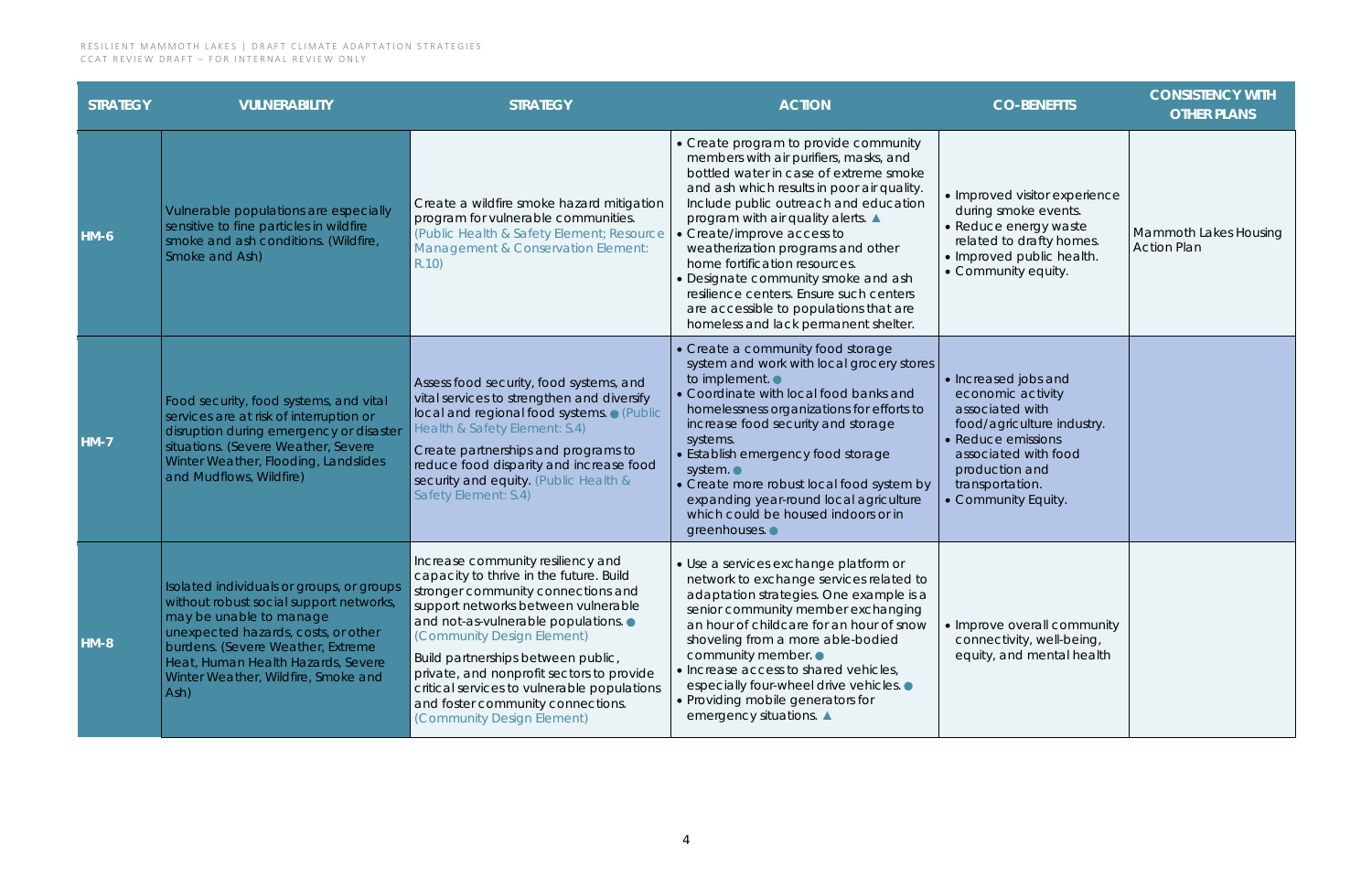## BUILT

| <b>STRATEGY</b> | <b>VULNERABILITY</b>                                                                                                                                                                         | <b>STRATEGY</b>                                                                                                                                                                                                                                                                                                                                                                                                                                                                                                                                                                                                                          | <b>ACTION</b>                                                                                                                                                                                                                                                                                                                                                                                                                                                         | <b>CO-BENEFITS</b>                                                                                              | <b>CONSISTENCY WITH</b><br><b>OTHER PLANS</b> |
|-----------------|----------------------------------------------------------------------------------------------------------------------------------------------------------------------------------------------|------------------------------------------------------------------------------------------------------------------------------------------------------------------------------------------------------------------------------------------------------------------------------------------------------------------------------------------------------------------------------------------------------------------------------------------------------------------------------------------------------------------------------------------------------------------------------------------------------------------------------------------|-----------------------------------------------------------------------------------------------------------------------------------------------------------------------------------------------------------------------------------------------------------------------------------------------------------------------------------------------------------------------------------------------------------------------------------------------------------------------|-----------------------------------------------------------------------------------------------------------------|-----------------------------------------------|
| $BT-1$          | Water supply is vulnerable to changing<br>climate and damage to water supply<br>infrastructure (including private wells).<br>(Drought, Flooding, Landslides and<br>Mudflows, Severe Weather) | Increase resiliency of water systems for<br>the Town and residents. A (Resource<br>Management and Conservation Element:<br>R.4)                                                                                                                                                                                                                                                                                                                                                                                                                                                                                                          | • Improve and protect existing wells, and<br>improve water resource resiliency. ▲<br>• Continue current drought policy, water<br>restrictions (hourly water metering<br>available). ▲<br>• Encourage MCWD to add water wells<br>away from the mountain or in lower<br>arsenic areas to increase water supply<br>during drought years. ▲                                                                                                                               | • Improved water quality and<br>quantity.                                                                       |                                               |
| $BT-2$          | Flooding can damage and overflow<br>sewage system. (Flooding, Landslides<br>and Mudflows, Severe Weather)                                                                                    | Improve resiliency of wastewater systems<br>through grey and green infrastructure<br>improvements. ▲ (Public Health & Safety<br>Element; Resource Management &<br><b>Conservation Element)</b>                                                                                                                                                                                                                                                                                                                                                                                                                                           | • Rehabilitation/maintenance of water<br>system and sewer system as a<br>preventative measure and to improve<br>the system's resilience to flooding<br>events. $\blacktriangle$<br>• Assess water system flow capacity and<br>determine potential flooding risks to<br>anticipate potential damage, and to<br>develop mitigation strategies. ▲<br>• Increase rain/storm water capture<br>gardens and other green spaces.<br>• Assess and improve storm water storage. | • Heat island mitigation.<br>• Public health benefits.                                                          |                                               |
| $BT-3$          | The Town and residents are vulnerable<br>to an increase in flooding from extreme<br>weather events. (Severe Weather,<br>Flooding, Landslides and Mudflows,<br>Drought)                       | Promote green infrastructure strategies<br>that increase flood mitigation capacity<br>within the Town. (Public Health & Safety<br>Element: S.3; Resource Management &<br><b>Conservation Element: R.5)</b><br>Identify and prioritize key neighborhoods<br>for storm water capture (flood water) and<br>green infrastructure development. (Public<br>Health & Safety Element: S.3; Resource<br>Management & Conservation Element:<br>R.5)<br>Develop projects that restore existing<br>flood controls and riparian corridors.<br>(Public Health & Safety Element: S.3;<br><b>Resource Management &amp; Conservation</b><br>Element: R.5) | • Consider green infrastructure solutions to<br>improve flood control, improve surface<br>retention and subsurface water storage.<br>• Create demonstration neighborhood<br>green infrastructure projects (pilot<br>programs).                                                                                                                                                                                                                                        | · Reduced heat gain.<br>• Support local food systems.<br>• Groundwater recharge.<br>• Expand active recreation. |                                               |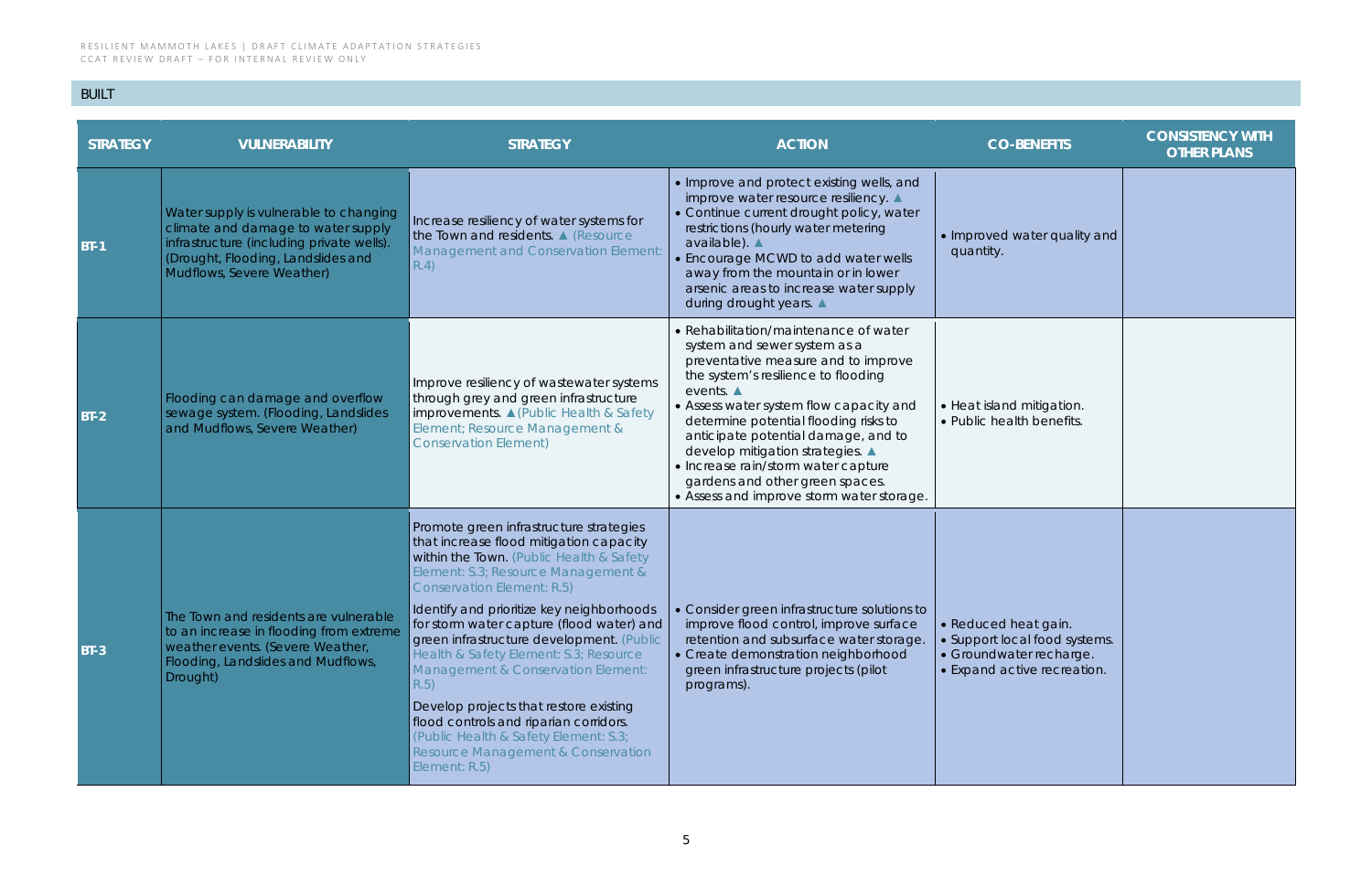| <b>STRATEGY</b> | <b>VULNERABILITY</b>                                                                                                                                                                                                                                                                                | <b>STRATEGY</b>                                                                                                                                                                                                                                                                                                                                                                                                                                                                                                                                                                                                                                                                                                                                                                                                                                                  | <b>ACTION</b>                                                                                                                                                                                                                                                                                                                                                                                                                                                                                                                                                                                                                                                                                                                                                                                                                     | <b>CO-BENEFITS</b>                                                                                                                                                                                                                                                                                                                                                                                                                                   | <b>CONSISTENCY WITH</b><br><b>OTHER PLANS</b> |
|-----------------|-----------------------------------------------------------------------------------------------------------------------------------------------------------------------------------------------------------------------------------------------------------------------------------------------------|------------------------------------------------------------------------------------------------------------------------------------------------------------------------------------------------------------------------------------------------------------------------------------------------------------------------------------------------------------------------------------------------------------------------------------------------------------------------------------------------------------------------------------------------------------------------------------------------------------------------------------------------------------------------------------------------------------------------------------------------------------------------------------------------------------------------------------------------------------------|-----------------------------------------------------------------------------------------------------------------------------------------------------------------------------------------------------------------------------------------------------------------------------------------------------------------------------------------------------------------------------------------------------------------------------------------------------------------------------------------------------------------------------------------------------------------------------------------------------------------------------------------------------------------------------------------------------------------------------------------------------------------------------------------------------------------------------------|------------------------------------------------------------------------------------------------------------------------------------------------------------------------------------------------------------------------------------------------------------------------------------------------------------------------------------------------------------------------------------------------------------------------------------------------------|-----------------------------------------------|
| <b>BT-4</b>     | Telecommunication and broadband<br>infrastructure at vulnerable to outages,<br>damage, and disruption. (Wildfire,<br>Flooding, Landslides and mudflows,<br>Severe Weather)                                                                                                                          | Coordinate with telecommunication and<br>internet service providers to improve<br>resilience and redundancy of<br>telecommunication and broadband<br>infrastructure. (Economy Element; Public<br>Health & Safety Element)<br>Create redundancy in communication<br>systems. ▲ (Community Design Element:<br>C.3)<br>Identify or build a technological back up<br>system and/or powered energy resource<br>center to provide alternative<br>telecommunication services. ▲ (Economy<br>Element; Public Health & Safety Element)                                                                                                                                                                                                                                                                                                                                    | . Work with telecommunication and<br>internet service providers to modernize<br>and strengthen broadband systems, and<br>reinforce barriers to protect vulnerable<br>infrastructure.<br>• Designate community buildings for<br>additional back up services,<br>connections and energy.<br>· Capitalize on Digital 395 infrastructure to<br>enhance communication capabilities<br>and redundancies.<br>. Improve and expand channels of<br>communication between Town and<br>emergency services and the community.                                                                                                                                                                                                                                                                                                                 | • The economy and other<br>public systems can<br>continue to function in<br>emergencies.<br>• This building can double as<br>a cooling or resilience<br>center.<br>· Job creation through digital<br>markets.<br>• Enable remote workforce.<br>• Long-term sustainable<br>economic and social<br>prosperity.<br>• Improve connectivity and<br>coordination of related<br>services, not limited to:<br>roads, air services, and<br>telecommunications |                                               |
| <b>BT-5</b>     | The current supplies of energy resources<br>(fossil fuels, propane, and fuel wood)<br>are vulnerable to damage and service<br>disruptions. The electrical distribution<br>system is at risk during high wind and<br>wildfire events. (Severe Weather, Severe<br>Winter Weather, Wildfire, Flooding) | Increase resilience of energy supply and<br>distribution systems to improve grid<br>reliability and energy independence<br>through coordinated efforts with Southern<br>California Edison. A Community Design<br>Element; Economy Element; Public Health<br>& Safety Element; Resource Management<br>& Conservation Element: R.6, R.7, R.8)<br>Explore feasibility of supply side<br>diversification, resilient electrical<br>distribution infrastructure, and facilitate<br>access to local, decentralized renewable<br>energy. A CEconomy Element; Resource<br>Management & Conservation Element:<br>R.6, R.7, R.8)<br>Reduce energy system reliance on fossil<br>fuels through demand side reductions,<br>increasing energy efficiency, and<br>renewable energy procurement. A●<br>(Economy Element; Resource<br>Management & Conservation: R.6, R.7,<br>R.8) | • Create a micro grid utilizing renewable<br>energy and battery storage which could<br>serve schools, college, municipal<br>buildings, hospital, emergency shelter,<br>and other emergency services. A.<br>• Create a powered emergency response<br>center (PERC). ●<br>· Increase energy efficiency, renewable<br>energy, and incorporation of electrical<br>battery storage. A.<br>• Explore feasible local renewable energy<br>options, including solar, wind, and<br>biomass. $\triangle$<br>• Create policies that encourage solar<br>and other renewable energy<br>generation. For example by reducing<br>and streamlining permitting process and<br>fees.<br>• Continue undergrounding of electrical<br>lines, and explore other ways to improve<br>infrastructure to better resist impacts<br>associated with wildfire. ▲ | • Resilient electrical<br>distribution system for<br>wildfire events.<br>• Financial and energy<br>resilience benefits.<br>• Localized renewable<br>energy.<br>• Improved emergency<br>response.<br>• Increased energy efficiency<br>and reduced greenhouse<br>gas emissions.<br>· Local job creation.                                                                                                                                               | SB 100 alignment.                             |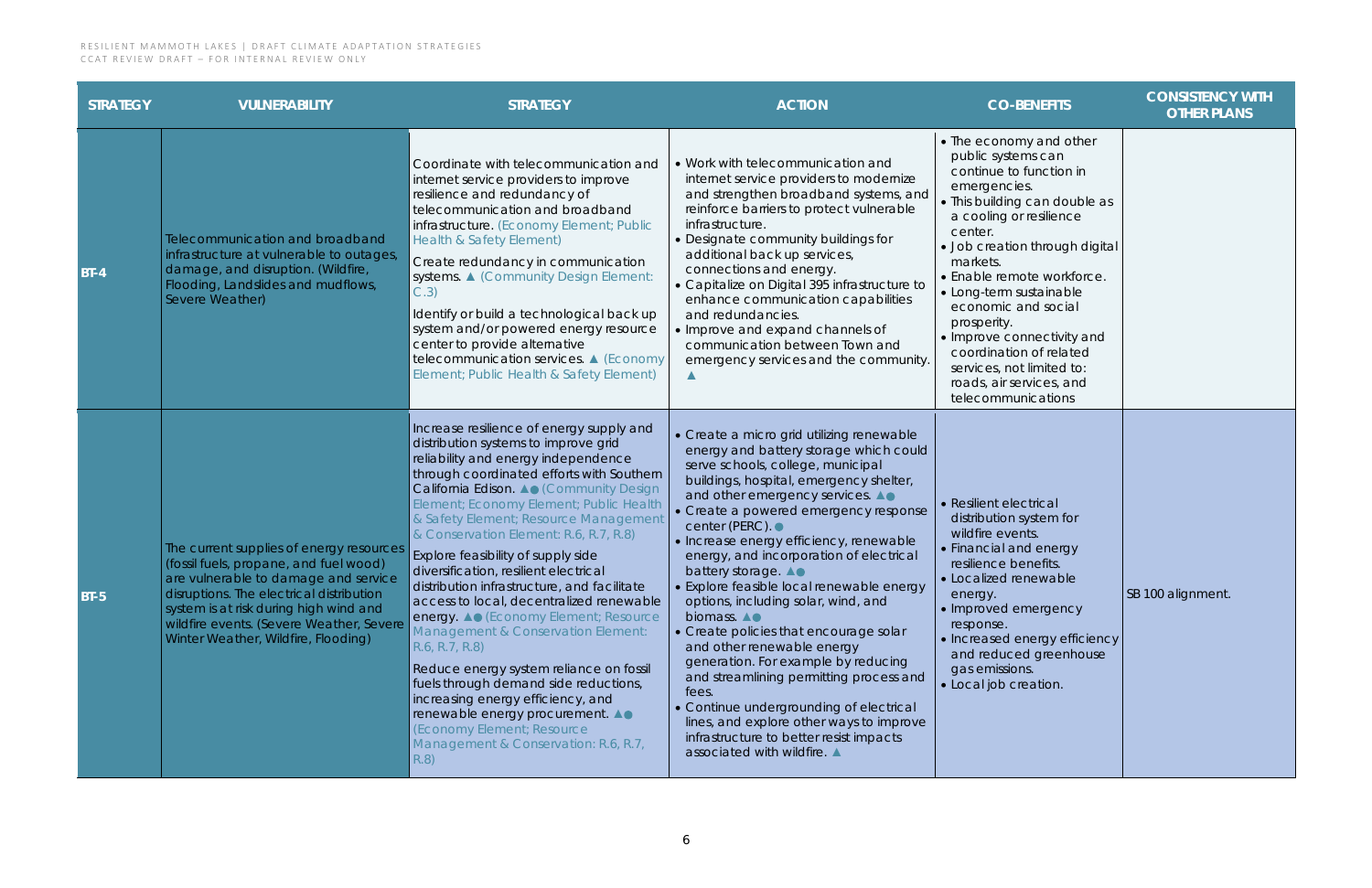| <b>STRATEGY</b> | <b>VULNERABILITY</b>                                                                                                                                                                                                         | <b>STRATEGY</b>                                                                                                                                                                                                                                                                                                 | <b>ACTION</b>                                                                                                                                                                                                                                                                                                                                                                                                                                                                                                                                                                                                                                               | <b>CO-BENEFITS</b>                                                                                                                                                                                                         | <b>CONSISTENCY WITH</b><br><b>OTHER PLANS</b>      |
|-----------------|------------------------------------------------------------------------------------------------------------------------------------------------------------------------------------------------------------------------------|-----------------------------------------------------------------------------------------------------------------------------------------------------------------------------------------------------------------------------------------------------------------------------------------------------------------|-------------------------------------------------------------------------------------------------------------------------------------------------------------------------------------------------------------------------------------------------------------------------------------------------------------------------------------------------------------------------------------------------------------------------------------------------------------------------------------------------------------------------------------------------------------------------------------------------------------------------------------------------------------|----------------------------------------------------------------------------------------------------------------------------------------------------------------------------------------------------------------------------|----------------------------------------------------|
| $BT-6$          | The Town's roadway infrastructure,<br>access, and emergency vehicles are<br>vulnerable to disruption by severe<br>weather events. (Severe Weather,<br>Severe Winter Weather, Flooding,<br>Wildfire, Landslides and Mudflows) | Create and reinforce emergency modes<br>and routes of transportation. AO (Mobility<br>Element: M.2)<br>Identify key vulnerable points in<br>transportation system to determine where<br>to build grey or green infrastructure to<br>mitigate disruption to transportation<br>infrastructure. (Mobility Element) | • Develop new and/or alternate routes to<br>the roadways that are vulnerable such<br>as single-access roads. ▲<br>• Encourage residents on single-access<br>roads to maintain emergency supplies to<br>last at least three days. ▲<br>· Identify sites for and build bioswales and<br>fire breaks to protect transportation<br>infrastructure.                                                                                                                                                                                                                                                                                                              | • Improved public transit and<br>reduced VMT emissions.<br>• Mixed-use public green<br>spaces w/ public health<br>benefits.                                                                                                |                                                    |
| $BT-7$          | The accessibility and functionality of the<br>Town transportation system and snow<br>management systems are vulnerable<br>during severe winter weather events.<br>(Severe Winter Weather, Severe<br>Weather)                 | Improve transportation system,<br>infrastructure, and mobility options to<br>serve community during winter weather<br>events. ▲ (Mobility Element: M.3)<br>Ensure that snow load management is<br>equitable, effective, and safe for entire<br><b>community ▲ (Mobility Element: M.9)</b>                       | • Explore reliable transportation options for<br>extreme weather events such as heavy<br>and/or wet snow, especially as<br>alternatives to people limited to two<br>wheel drive vehicles.<br>• Create and implement more effective<br>snow removal and storage system to<br>ensure benefit to all residents and visitors,<br>including those populations with limited<br>access to private snow removal<br>equipment. A<br>• Ensure that vulnerable populations have<br>access to appropriate mobility and<br>transportation options during severe<br>winter weather events.<br>• Improve snow removal systems to clear<br>walkways for pedestrian traffic. | • Maintained economic<br>activity.<br>· Improved access for visitors.<br>• Increase winter walkability<br>of Town in winter.<br>• Reduced transportation<br>emissions.<br>• Improved public health.<br>• Community equity. | <b>Mammoth Lakes Housing</b><br><b>Action Plan</b> |

| <b>CO-BENEFITS</b>                                                                                                                                                                                                         | <b>CONSISTENCY WITH</b><br><b>OTHER PLANS</b>      |
|----------------------------------------------------------------------------------------------------------------------------------------------------------------------------------------------------------------------------|----------------------------------------------------|
| • Improved public transit and<br>reduced VMT emissions.<br>• Mixed-use public green<br>spaces w/ public health<br>benefits.                                                                                                |                                                    |
| • Maintained economic<br>activity.<br>· Improved access for visitors.<br>· Increase winter walkability<br>of Town in winter.<br>• Reduced transportation<br>emissions.<br>• Improved public health.<br>• Community equity. | <b>Mammoth Lakes Housing</b><br><b>Action Plan</b> |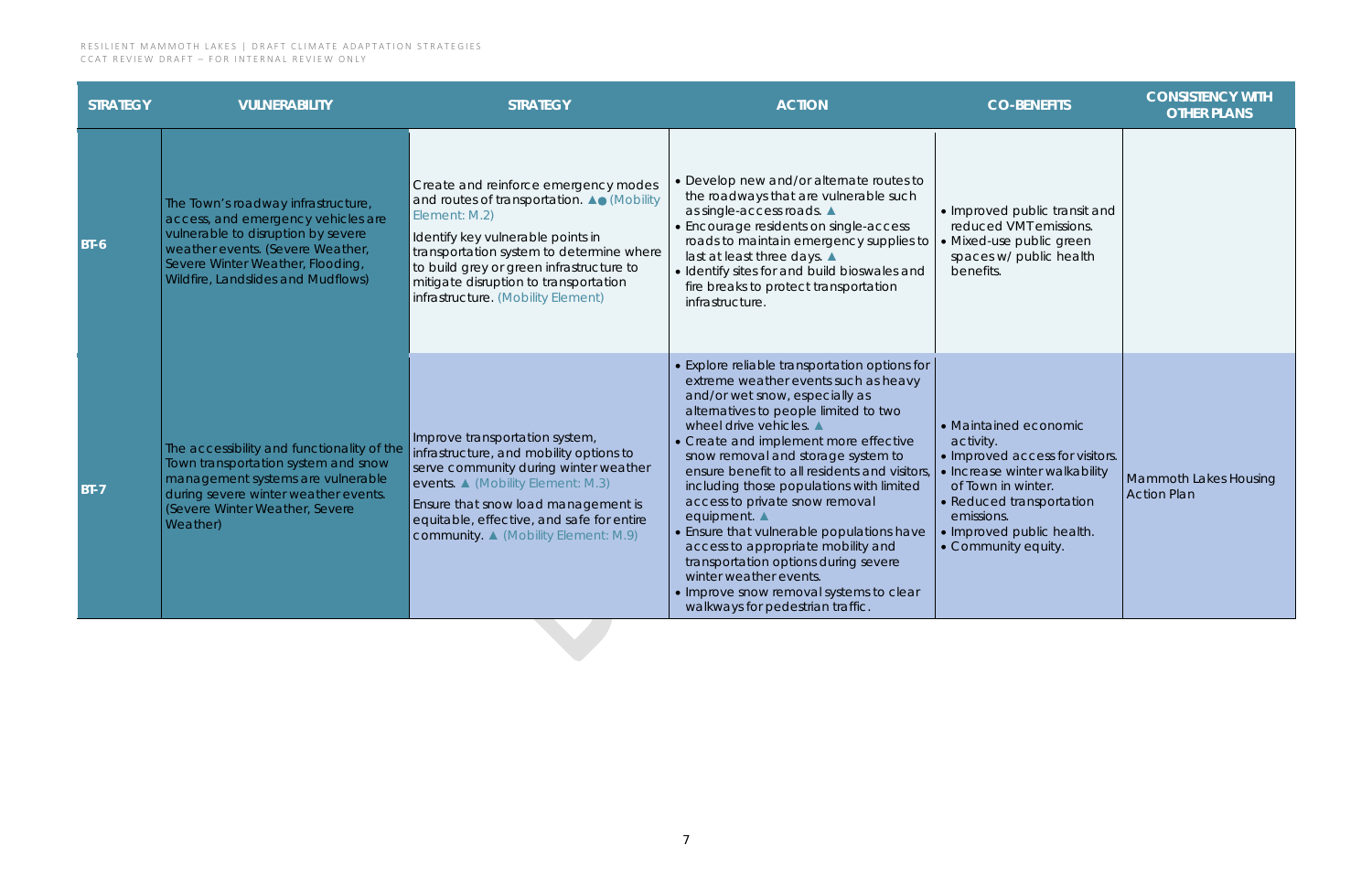| <b>STRATEGY</b> | <b>VULNERABILITY</b>                                                                                   | <b>STRATEGY</b>                                                                                                                                                                                                                                                                                                                                                                                                                                                                                                                    | <b>ACTION</b>                                                                                                                                                                                                                                                                                                                                                                                                                                                                                                                                          | <b>CO-BENEFITS</b>                                                                                                                                                          | <b>CONSISTENCY WITH</b><br><b>OTHER PLANS</b> |
|-----------------|--------------------------------------------------------------------------------------------------------|------------------------------------------------------------------------------------------------------------------------------------------------------------------------------------------------------------------------------------------------------------------------------------------------------------------------------------------------------------------------------------------------------------------------------------------------------------------------------------------------------------------------------------|--------------------------------------------------------------------------------------------------------------------------------------------------------------------------------------------------------------------------------------------------------------------------------------------------------------------------------------------------------------------------------------------------------------------------------------------------------------------------------------------------------------------------------------------------------|-----------------------------------------------------------------------------------------------------------------------------------------------------------------------------|-----------------------------------------------|
| <b>BT-8</b>     | Increased risk of wildfire damage to<br>structures and roadways (Wildfire,<br>Drought, Severe Weather) | Encourage fire safe design for homes,<br>neighborhoods, and streets to minimize<br>vulnerability to fire. (Public Health & Safety<br>Element: S.3)<br>Support/increase fuel reduction to<br>mitigate wildfire. ▲ (Public Health &<br>Safety Element: S.3)<br>I dentify sites for new or improved fire<br><b>breaks.</b> △ (Public Health & Safety Element:<br>S.3)<br>Fire-proof buildings and homes through<br>increasing education, awareness, and<br>retrofit funding opportunities. • (Public<br>Health & Safety Element: S.3) | • Adopt local building, zoning, and<br>development ordinances that<br>encourage or require fire safe design.<br>• Explore feasibility of establishing biomass<br>renewable energy in Mammoth Lakes<br><b>AO</b><br>• Provide education and outreach to<br>private property owners to increase or<br>improve their defensible space, increase<br>their individual preparedness and<br>prevention measures. A.<br>• Provide information on financing options<br>for property owners, fines/rewards<br>system for creating defensible space.<br><b>AO</b> | • Improved economic<br>activity.<br>• Forest management.<br>• Wildfire prevention.<br>• Energy resilience.<br>• Financial benefits.<br>• Wildfire/vegetation<br>management. | Forest carbon plan.                           |
|                 |                                                                                                        |                                                                                                                                                                                                                                                                                                                                                                                                                                                                                                                                    |                                                                                                                                                                                                                                                                                                                                                                                                                                                                                                                                                        |                                                                                                                                                                             |                                               |

| <b>CO-BENEFITS</b>                                                                                                                                                          | <b>CONSISTENCY WITH</b><br><b>OTHER PLANS</b> |
|-----------------------------------------------------------------------------------------------------------------------------------------------------------------------------|-----------------------------------------------|
| • Improved economic<br>activity.<br>• Forest management.<br>· Wildfire prevention.<br>• Energy resilience.<br>• Financial benefits.<br>• Wildfire/vegetation<br>management. | Forest carbon plan.                           |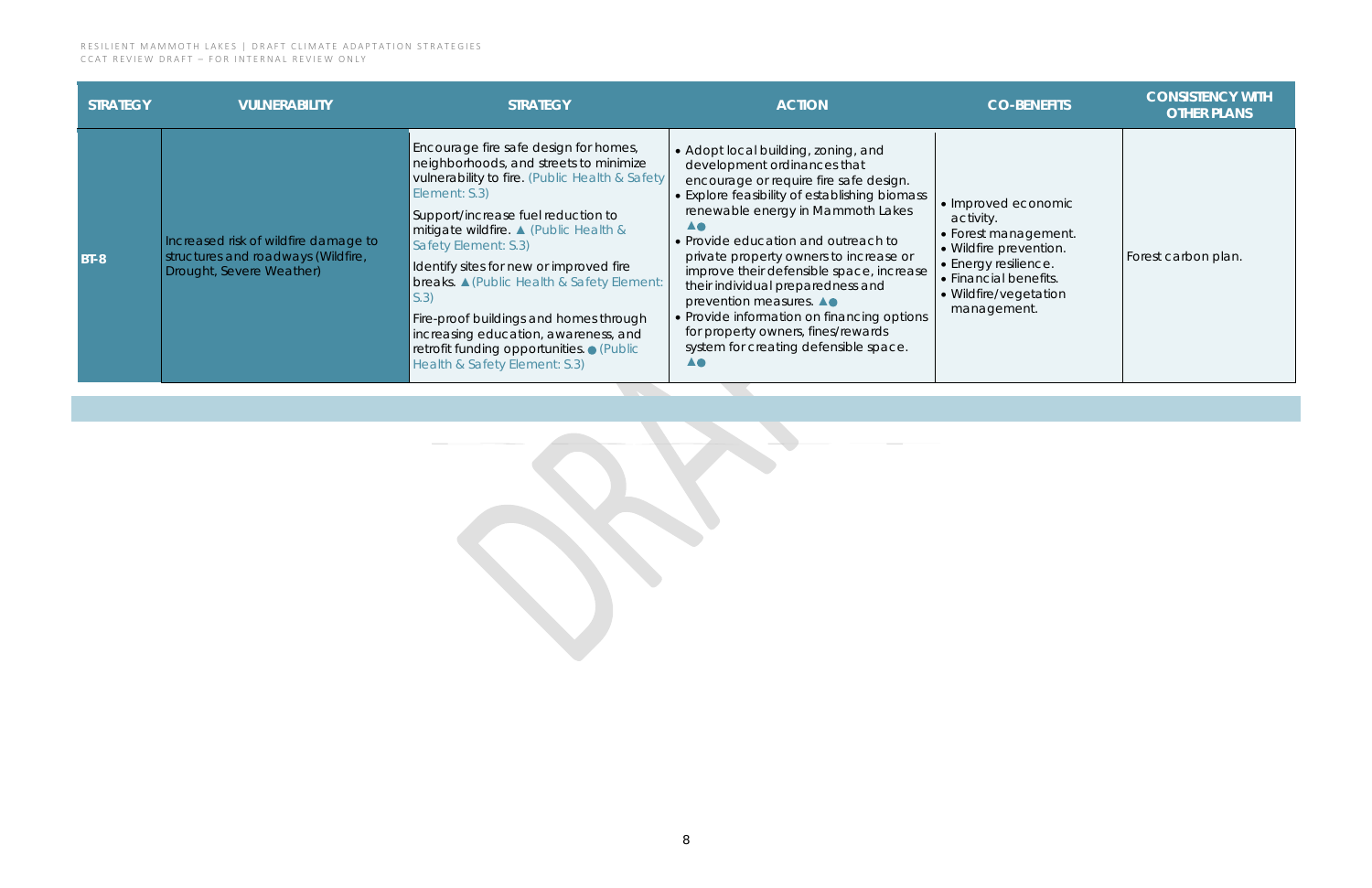## ECONOMIC

| <b>STRATEGY</b> | <b>VULNERABILITY</b>                                                                                                                                                                                                                                                         | <b>STRATEGY</b>                                                                                                                                                                                                                                                                                                                                                                                                                                                     | <b>ACTION</b>                                                                                                                                                                                                                                                                                                                                                                                                                                                                                                                                                                                                                                       | <b>CO-BENEFITS</b>                                                                                                                                                                                                                                                                                                                     | <b>CONSISTENCY WITH</b><br><b>OTHER PLANS</b> |
|-----------------|------------------------------------------------------------------------------------------------------------------------------------------------------------------------------------------------------------------------------------------------------------------------------|---------------------------------------------------------------------------------------------------------------------------------------------------------------------------------------------------------------------------------------------------------------------------------------------------------------------------------------------------------------------------------------------------------------------------------------------------------------------|-----------------------------------------------------------------------------------------------------------------------------------------------------------------------------------------------------------------------------------------------------------------------------------------------------------------------------------------------------------------------------------------------------------------------------------------------------------------------------------------------------------------------------------------------------------------------------------------------------------------------------------------------------|----------------------------------------------------------------------------------------------------------------------------------------------------------------------------------------------------------------------------------------------------------------------------------------------------------------------------------------|-----------------------------------------------|
| <b>EC-1</b>     | Increases in wildfire smoke from other<br>regions, wildfire prescribed burning, or<br>managed burning by USFS can cause<br>smoke, fine particles and ash, and other<br>conditions that impact tourism and the<br>local economy. (Wildfire, Severe<br>Weather, Smoke and Ash) | Improve wildfire management<br>coordination between Town, local air<br>quality agency and USFS to mitigate<br>economic impacts of<br>prescribed/managed fires. 4 (Public<br>Health & Safety Element; Resource<br>Management & Conservation Element)<br>Create smoke protection plan that<br>contributes to positive experience of<br>visitors, and supports visitor-serving industry<br>during smoke events. ▲ (Public Health &<br>Safety Element; Economy Element) | • Improve fire management coordination<br>between the Town and USFS by<br>implementing prescribed and managed<br>burning strategy that accommodates the<br>busy tourist season.<br>• Factor community economic impact into<br>the decision making model and<br>processes, both for the Town and USFS. ▲<br>• Increase "let it burn" period of time during<br>shoulder seasons, permitting that<br>conditions are appropriate. ▲<br>• Create smoke protection program for<br>tourism industry (hotels, recreation, etc.) to<br>provide visitors with air purifiers, masks,<br>and bottled water in case of poor air<br>quality due to smoke and ash. | • Improved public<br>perception during peak<br>seasons,<br>• Smoke intensity burden<br>distributed rather than<br>concentrated.<br>• Improved tourism<br>experience for visitors<br>during periods of poor air<br>quality.<br>• Improved public health.                                                                                |                                               |
| $EC-2$          | Economic assets are vulnerable to<br>increases in wildfire activity. (Wildfire,<br>Smoke and Ash)                                                                                                                                                                            | Support forest thinning byproduct<br>economies and markets to create a<br>revenue stream for mechanical<br>treatments. <b>A.</b> (Public Health & Safety<br>Element; Economy Element; Resource<br>Management & Conservation Element)<br>Support biomass-to-energy facilities and<br>systems locally and regionally. A (Public<br>Health & Safety Element; Economy<br>Element; Resource Management &<br><b>Conservation Element)</b>                                 | • Seek wood product innovation grants and<br>financing mechanisms to build market for<br>biomass thinning. ▲<br>• Analyze the feasibility of biomass energy<br>facility. <b>A</b> ●                                                                                                                                                                                                                                                                                                                                                                                                                                                                 | • Job creation and local<br>economic returns.<br>• Economic diversification.<br>• Increased long term<br>carbon sequestration, and<br>overall forest health<br>improvement.<br>• More downstream water<br>quantity and quality.<br>• Wildfire and smoke risk<br>mitigation.<br>· Local, renewable energy.<br>• Improved public health. | <b>Forest Carbon Plan</b>                     |
| <b>EC-3</b>     | The Town may have a reduced ability<br>to effectively respond to an emergency<br>situation due to lack of funds. (Extreme<br>Heat, Flooding, Landslides and<br>Mudflows, Severe Weather, Severe<br>Winter Weather, Wildfire)                                                 | Create a Disaster Preparedness Fund. •<br>(Public Health & Safety Element: S.3)<br>Expand workforce preparedness training<br>to include programs for restoring city<br>services after a major disaster or<br>emergency . (Public Health & Safety<br>Element; Economy Element)                                                                                                                                                                                       | • Fund to be pre-approved and agreed<br>upon by the Town set aside (earmarked)<br>and ready to be used in an emergency or<br>disaster situation.<br>• Explore potential trainings and<br>partnerships to expand workforce<br>trainings to include emergency<br>preparedness.                                                                                                                                                                                                                                                                                                                                                                        | • Funding to fill gaps left by<br>federal disaster funding.<br>$\bullet$ Could support actions that   Mammoth Lakes Housing<br>would only need to be<br>implemented in the case<br>of an emergency or<br>disaster.                                                                                                                     | Action Plan - funding<br>source strategies    |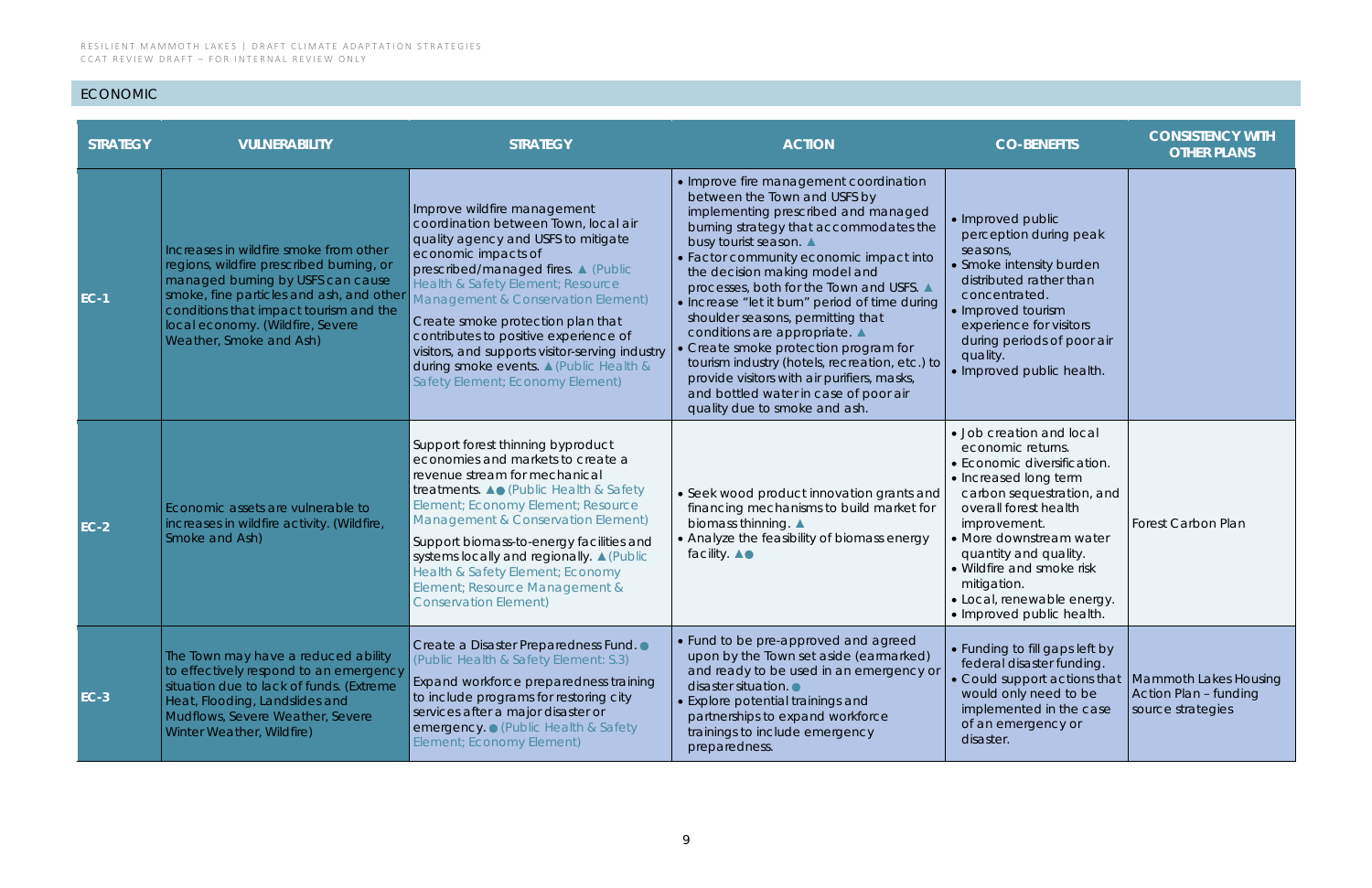| <b>STRATEGY</b> | <b>VULNERABILITY</b>                                                                                                                                                                                                                             | <b>STRATEGY</b>                                                                                                                                                                                                                                 | <b>ACTION</b>                                                                                                                                                                                                                                                                                                                                               | <b>CO-BENEFITS</b>                                                                                                                                          | <b>CONSISTENCY WITH</b><br><b>OTHER PLANS</b> |
|-----------------|--------------------------------------------------------------------------------------------------------------------------------------------------------------------------------------------------------------------------------------------------|-------------------------------------------------------------------------------------------------------------------------------------------------------------------------------------------------------------------------------------------------|-------------------------------------------------------------------------------------------------------------------------------------------------------------------------------------------------------------------------------------------------------------------------------------------------------------------------------------------------------------|-------------------------------------------------------------------------------------------------------------------------------------------------------------|-----------------------------------------------|
| $EC-4$          | Businesses are vulnerable to wildfire,<br>flooding, and severe weather due to<br>loss of data and inability to reopen<br>business after disaster. (Wildfire, Severe<br>Weather, Severe Winter Weather)                                           | Support business resiliency through<br>preparedness education, trainings, and<br>resources. ▲ (Economy Element)<br>Increase access to emergency<br>preparedness and mitigation resources<br>specifically for businesses. ▲ (Economy<br>Element) | • Support business community to increase<br>their resiliency and ability to reopen<br>business after disaster occurs.<br>• Support efforts to expand business<br>resiliency trainings, data backup plans,<br>and other resources specific to business<br>owners.                                                                                            | • Improve overall business<br>continuity<br>• Enhanced business and<br>community image.<br>• Reduced insurance costs.<br>• Resilient local economy.         |                                               |
| <b>EC-5</b>     | Local ski industry and winter recreation<br>jobs and income may decline as<br>decreasing snowpack reduces the<br>snow economy; wildfire smoke impacts<br>may drive away recreational visitors.<br>Gecreased Snowpack, Smoke and<br>$ Ash\rangle$ | Diversify jobs and economy in Mammoth<br>Lakes to reduce dependence on snow<br>and winter recreation economy.<br>(Economy Element: E.3)                                                                                                         | • Increase STEAM (Science, Technology,<br>Engineering, Art/Design, and Math)<br>programs, training, and employment.<br>· Improve broadband connectivity to spur<br>job growth and economic development.<br>• Coordinate with Mammoth Mountain Ski<br>Resort to support additional recreational<br>activities that are less dependent on<br>snowpack levels. | • Increase the remote<br>employment economy in<br>Mammoth lakes.<br>• Create more local career<br>pathways for youth.<br>• Year-round economic<br>activity. |                                               |
|                 |                                                                                                                                                                                                                                                  |                                                                                                                                                                                                                                                 |                                                                                                                                                                                                                                                                                                                                                             |                                                                                                                                                             |                                               |

| <b>CO-BENEFITS</b>                                                                                                                                          | <b>CONSISTENCY WITH</b><br><b>OTHER PLANS</b> |
|-------------------------------------------------------------------------------------------------------------------------------------------------------------|-----------------------------------------------|
| • Improve overall business<br>continuity<br>• Enhanced business and<br>community image.<br>· Reduced insurance costs.<br>• Resilient local economy.         |                                               |
| • Increase the remote<br>employment economy in<br>Mammoth lakes.<br>• Create more local career<br>pathways for youth.<br>• Year-round economic<br>activity. |                                               |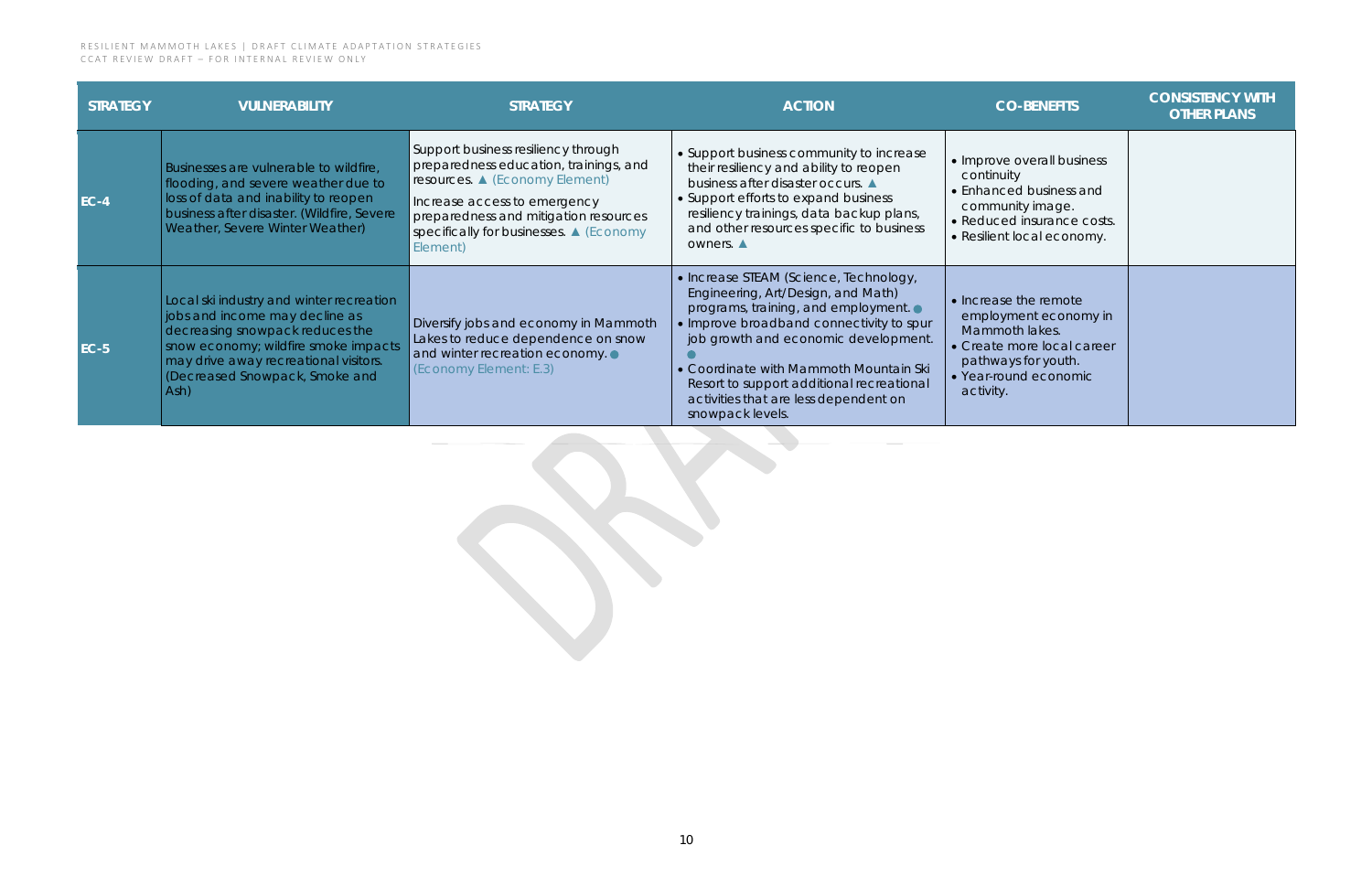| <b>CO-BENEFITS</b>                                                                                                                                      | <b>CONSISTENCY WITH</b><br><b>OTHER PLANS</b> |
|---------------------------------------------------------------------------------------------------------------------------------------------------------|-----------------------------------------------|
| • Increased water supply.<br>· Habitat restoration.<br>• Increased wildfire<br>resilience.<br>· Expand active recreation.                               |                                               |
| • Removal of bark beetle<br>affected trees and<br>invasive species.<br>· Job creation.<br>· Expanded bioresource<br>economy.<br>· Improved air quality. |                                               |

## NATURAL

| <b>STRATEGY</b> | <b>VULNERABILITY</b>                                                                                                                                                                                         | <b>STRATEGY</b>                                                                                                                                                                                                                                                                                                                      | <b>ACTION</b>                                                                                                                                                                                                                                                                                                                                                                                                                                                                                                                                                                             | <b>CO-BENEFITS</b>                                                                                                                                      | <b>CONSISTENCY WITH</b><br><b>OTHER PLANS</b> |
|-----------------|--------------------------------------------------------------------------------------------------------------------------------------------------------------------------------------------------------------|--------------------------------------------------------------------------------------------------------------------------------------------------------------------------------------------------------------------------------------------------------------------------------------------------------------------------------------|-------------------------------------------------------------------------------------------------------------------------------------------------------------------------------------------------------------------------------------------------------------------------------------------------------------------------------------------------------------------------------------------------------------------------------------------------------------------------------------------------------------------------------------------------------------------------------------------|---------------------------------------------------------------------------------------------------------------------------------------------------------|-----------------------------------------------|
| $NT-1$          | All ecosystems are vulnerable to the<br>reduction of available groundwater<br>supplies due to changing climate and<br>weather conditions. (Drought, Flooding,<br>Severe Weather, Landslides and<br>Mudflows) | Increase the groundwater recharge<br>potential within the Town's urban growth<br>boundary and surrounding areas. A<br>(Resource Management & Conservation<br>Element: R.1, R.4)<br>Provide education and increase<br>awareness around water conservation<br>and protection. A (Resource<br>Management & Conservation Element:<br>R.4 | • Invest in forest thinning and meadow<br>restoration especially in the high Sierra<br>areas to improve groundwater recharge.<br>• Develop a water conservation and<br>efficiency education and outreach<br>campaign.<br>• Develop a water-recycling program.<br>• Develop a drought tolerant and fire<br>resistant landscaping demonstration<br>garden to encourage public participation<br>in water conservation and fire<br>preparedness efforts.<br>• Foster partnership with fishing and water<br>recreation community to encourage<br>water conservation and habitat<br>protection. | • Increased water supply.<br>• Habitat restoration.<br>• Increased wildfire<br>resilience.<br>• Expand active recreation.                               |                                               |
| $NI-2$          | All ecosystems are vulnerable to larger,<br>more severe wildfires, and lakes and<br>waterways are vulnerable to the<br>associated smoke pollution. (Wildfire,<br>Severe Weather, Smoke and Ash)              | Increase fuel reduction activities by<br>implementing a Town wildfire mitigation<br>strategy and fuel management/reduction<br>plan. A. (Public Health & Safety Element:<br>S.3, S.4; Resource Management &<br><b>Conservation Element)</b>                                                                                           | • Create a Land Inventory using GIS to<br>identify fuel reduction status and points of<br>contact. ▲<br>• Promote proper type and placement of<br>landscaping vegetation around structures<br>and critical facilities to reduce wildfire<br>vulnerability.<br>• Coordinate wildfire mitigation and fuel<br>reduction activities with USFS. △●<br>• Explore feasibility of biomass supply chain<br>from fuel management plan, in order to<br>expand biomass renewable energy. ▲                                                                                                            | • Removal of bark beetle<br>affected trees and<br>invasive species.<br>· Job creation.<br>• Expanded bioresource<br>economy.<br>• Improved air quality. |                                               |